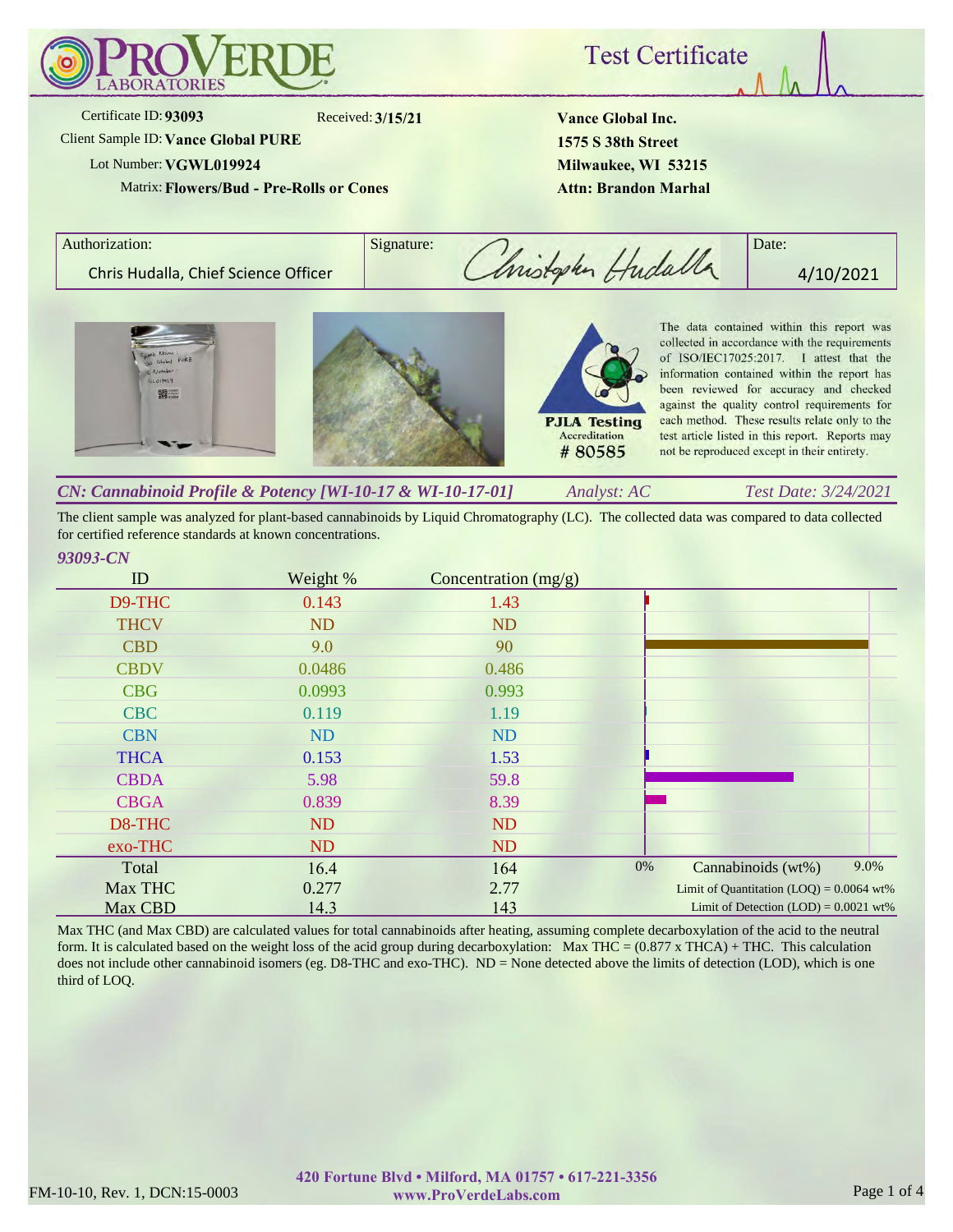|  | <b>HM: Heavy Metal Analysis [WI-10-13]</b> | <i>Analyst: CJS</i> | Test Date: $4/6/2021$ |
|--|--------------------------------------------|---------------------|-----------------------|
|--|--------------------------------------------|---------------------|-----------------------|

This test method was performed in accordance with the requirements of ISO/IEC 17025. These results relate only to the test article listed in this report. Reports may not be reproduced except in their entirety.

| 93093-HM |         |                                     |      |     | Use Limits <sup>2</sup> ( $\mu$ g/kg) |               |
|----------|---------|-------------------------------------|------|-----|---------------------------------------|---------------|
| Symbol   | Metal   | Conc. $\frac{1}{\mu}$ ( $\mu$ g/kg) | RL   | All | Ingestion                             | <b>Status</b> |
| As       | Arsenic | 193                                 | 50.0 | 200 | 1,500                                 | <b>PASS</b>   |
| Cd       | Cadmium | ND                                  | 50.0 | 200 | 500                                   | <b>PASS</b>   |
| Hg       | Mercury | ND                                  | 50.0 | 100 | 1,500                                 | <b>PASS</b>   |
| Pb       | Lead    | 476                                 | 50.0 | 500 | 1,000                                 | <b>PASS</b>   |

1) ND = None detected above the indicated Reporting Limit (RL)

2) MA Dept. of Public Health: Protocol for MMJ and MIPS, Exhibit 4(a) for all products.

3) USP exposure limits based on daily oral dosing of 1g of concentrate for a 110 lb person.

| <b>MB1: Microbiological Contaminants [WI-10-09]</b> | Analyst: MM | <b>Test Date: 3/19/2021</b> |
|-----------------------------------------------------|-------------|-----------------------------|
|-----------------------------------------------------|-------------|-----------------------------|

This test method was performed in accordance with the requirements of ISO/IEC 17025. These results relate only to the test article listed in this report. Reports may not be reproduced except in their entirety.

### *93093-MB1*

| Symbol | Analysis                                       | Results   | Units | Limits $*$      | <b>Status</b> |
|--------|------------------------------------------------|-----------|-------|-----------------|---------------|
| AC     | <b>Total Aerobic Bacterial Count</b>           | $=40,000$ | CFU/g | $100,000$ CFU/g | <b>PASS</b>   |
| CC.    | <b>Total Coliform Bacterial Count</b>          | $= 590$   | CFU/g | $1,000$ CFU/g   | <b>PASS</b>   |
| EB     | <b>Total Bile Tolerant Gram Negative Count</b> | $=600$    | CFU/g | $1,000$ CFU/g   | <b>PASS</b>   |
| YM     | Total Yeast & Mold                             | $=6,400$  | CFU/g | $10,000$ CFU/g  | <b>PASS</b>   |

Recommended limits established by the American Herbal Pharmacopoeia (AHP) monograph for Cannabis Inflorescence [2013], for consumable botanical products, including processed and unprocessed cannabis materials, and solvent-based extracts.

## *MY: Mycotoxin Testing [WI-10-05]*

*Analyst: SLC Test Date: 4/1/2021*

This test method was performed in accordance with the requirements of ISO/IEC 17025. These results relate only to the test article listed in this report. Reports may not be reproduced except in their entirety.

### *93093-MY*

| Test ID                 | Date     | <b>Results</b> | <b>MDL</b> | Limits     | Status <sup>*</sup> |
|-------------------------|----------|----------------|------------|------------|---------------------|
| Total Aflatoxin         | 4/1/2021 | $\langle$ MDL  | 2 ppb      | $<$ 20 ppb | <b>PASS</b>         |
| <b>Total Ochratoxin</b> | 4/1/2021 | $\langle$ MDL  | 3 ppb      | $<$ 20 ppb | <b>PASS</b>         |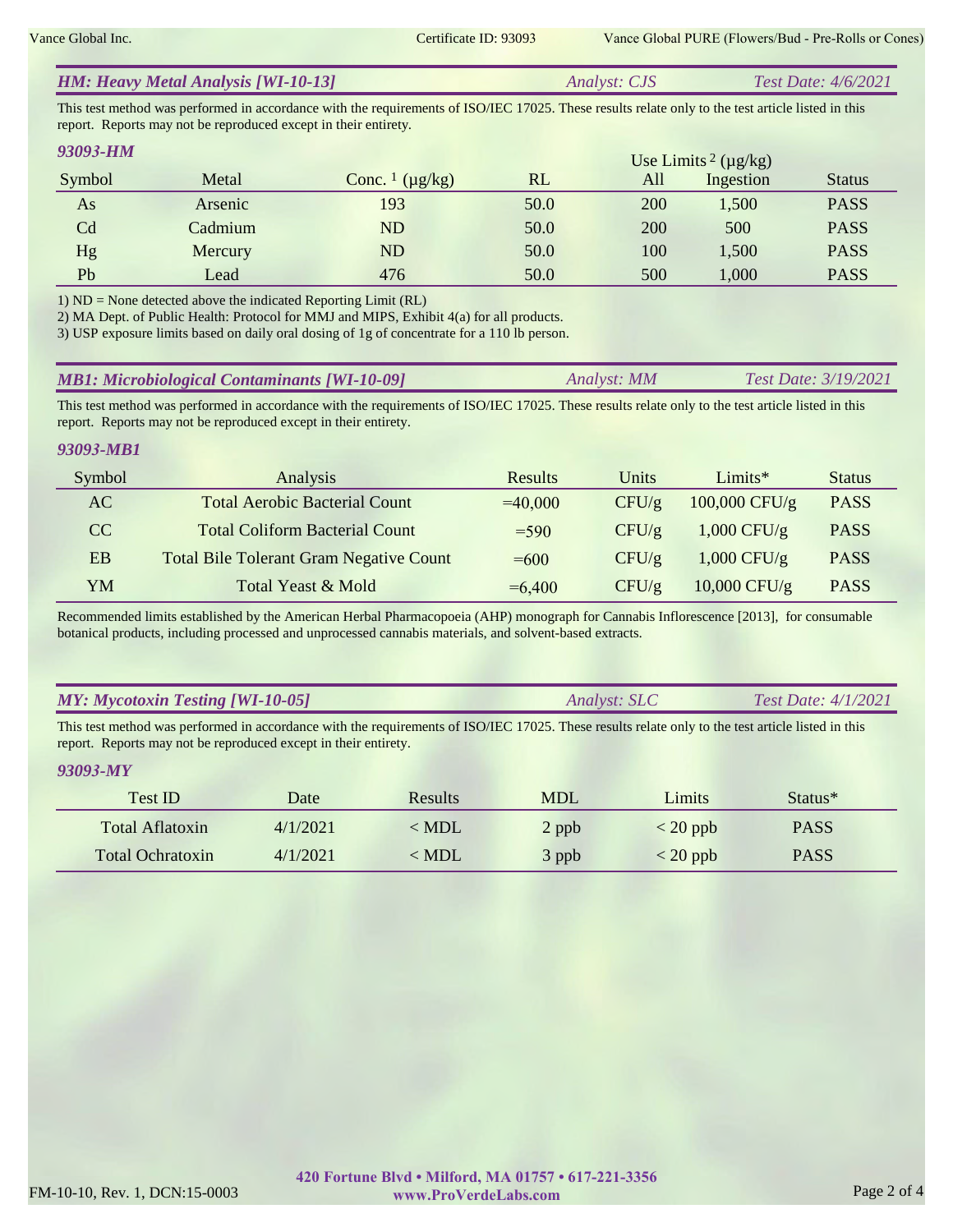| <b>PST: Pesticide Analysis [WI-10-11]</b> | <i>Analyst: CJS</i> | <i>Test Date: 3/31/2021</i> |
|-------------------------------------------|---------------------|-----------------------------|
|                                           |                     |                             |

The client sample was analyzed for pesticides using Liquid Chromatography with Mass Spectrometric detection (LC/MS/MS). The method used for sample prep was based on the European method for pesticide analysis (EN 15662).

#### *93093-PST*

| Analyte            | CAS           | Result    | Units | <b>LLD</b> | Limits $(ppb)$ | <b>Status</b> |
|--------------------|---------------|-----------|-------|------------|----------------|---------------|
| Abamectin          | 71751-41-2    | ND        | ppb   | 0.20       | 10             | <b>PASS</b>   |
| Spinosad           | 168316-95-8   | ND        | ppb   | 0.10       | 10             | <b>PASS</b>   |
| Pyrethrin          | 8003-34-7     | ND        | ppb   | 0.10       | 10             | <b>PASS</b>   |
| Trifloxystrobin    | 141517-21-7   | ND        | ppb   | 0.10       | 100            | <b>PASS</b>   |
| Spirotetramat      | 203313-25-1   | ND        | ppb   | 0.10       | 100            | <b>PASS</b>   |
| Spiromesifen       | 283594-90-1   | ND        | ppb   | 0.10       | 100            | <b>PASS</b>   |
| Piperonyl butoxide | $51-03-6$     | ND        | ppb   | 0.10       | 3000           | <b>PASS</b>   |
| Paclobutrazol      | 76738-62-0    | ND        | ppb   | 0.10       | 10             | <b>PASS</b>   |
| Myclobutanil       | 88671-89-0    | ND        | ppb   | 0.10       | 100            | <b>PASS</b>   |
| Imidacloprid       | 138261-41-3   | ND        | ppb   | 0.10       | 5000           | <b>PASS</b>   |
| Imazalil           | 35554-44-0    | ND        | ppb   | 0.10       | 10             | <b>PASS</b>   |
| Fenoxycarb         | 72490-01-8    | ND        | ppb   | 0.10       | 10             | <b>PASS</b>   |
| Etoxazole          | 153233-91-1   | ND        | ppb   | 0.10       | 100            | <b>PASS</b>   |
| <b>Dichlorvos</b>  | $62 - 73 - 7$ | ND        | ppb   | 3.00       | 10             | <b>PASS</b>   |
| Cyfluthrin         | 68359-37-5    | ND        | ppb   | 0.50       | 2000           | <b>PASS</b>   |
| <b>Bifenthrin</b>  | 82657-04-3    | <b>ND</b> | ppb   | 0.20       | 3000           | <b>PASS</b>   |
| <b>Bifenazate</b>  | 149877-41-8   | ND        | ppb   | 0.10       | 100            | <b>PASS</b>   |
| Azoxystrobin       | 131860-33-8   | ND        | ppb   | 0.10       | 100            | <b>PASS</b>   |

\* Testing limits established by the Massachusetts Department of Public Health, Protocol for Sampling and Analysis of Finished Medical Marijuana Products and Marijuana-Infused Products for Massachusetts Registered Medical Marijuana Dispensaries, Exhibit 5. ND indicates "none detected" above the lower limit of detection (LLD). Analytes marked with (\*) indicate analytes for which no recovery was observed for a pre-spiked matrix sample due to matrix interference.